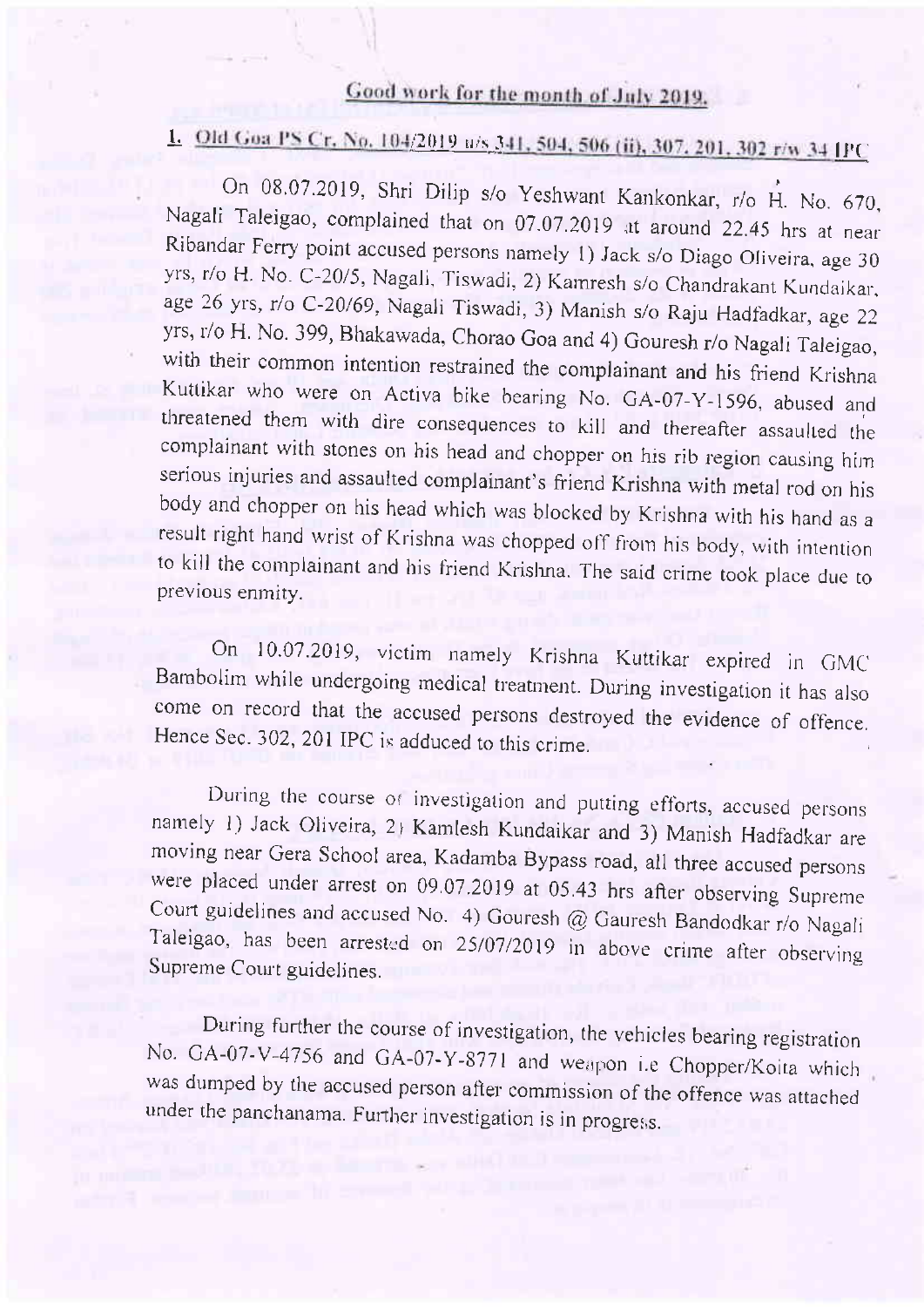#### ! Pernem PS Cr. No. 135/2019 u/s 302 IPC.

On 09.07.2019, Shri Alvito Rodrigues, PSI, Pemem PS, complained that on 09,07.2019 at Varpem, Pernem near Hindu Crematorium, unknown accused persons committed murder of unknown male person aged about 40 to 45 yrs at Varpem. Pernem near Hindu Crematorium, for the motive not known by causing injury on his head with some hard object.

Further course of investigation deceased was identified as Mr. Sarvesh Khadepkar, age 30 yrs R/o Guddem Siolim. On 10/07/2019 received reliable information about the identity of deceased and accused persons. Accordingly detained the accused persons 1. Sandesh S/o. Ghansham Khadapkar, age 38 yrs. and his wife accused 2. Mrs. Latika W/o, Sandesh Khadapkar, age 28 vrs both R/o. H. No. 389 L. Gaddem Siohm, along with red colour Maruti Wagonr Car hearing No. GA 03-K-0632 and were placed under arrest in above crime after observing Supreme Court guidelines

The white colour Xylo car bearing No. GA03-R-6924 used by the accused persons for the transportation of dead body of deceased is recovered and attached under the Panchanama. Fufiher investigation is in progress.

#### 3. Calangute P.S. Cr. No. 159/2019 u/s 21 (b) of NDPS Act.

On 16.07.2019, Shri Jatin Potdar, PSI, Calangute Police Station complained that on  $16.07,2019$  between  $14.50$  hrs to  $20.45$  hrs at H, No,  $5/75$ , Maddovaddo, Calangute Bardez Goa, the personal search of accused Joao vo. Jeronima Lopes and accused lady Nisha Govekar a Heena Shaikh both rio H. No. 5/75. Maddovaddo, Calangute, Bardez Goa, were taken during which they were found in illegal possession of illegal Narcotic Drugs suspected to be Heroin. weighing 31 grams W/Rs. 93,000/- approx. The seized drugs have been attached. under seizure panchanama.

Accused Joao s/o Jeronima Lopes, age 46 yrs was arrested on 16.07.2019. at 22.52 hrs, after observing Supreme Court guidelines. Calangute PS Cr. No. 238/2018 U/S 356, 379, 411 r/w 34 IPC was detected and accused lady Nish.r Govekar (a) Heena Shaikh were arrested in Calangute PS Cr. No. 238/2018 after observing Supreme Court guidelines.